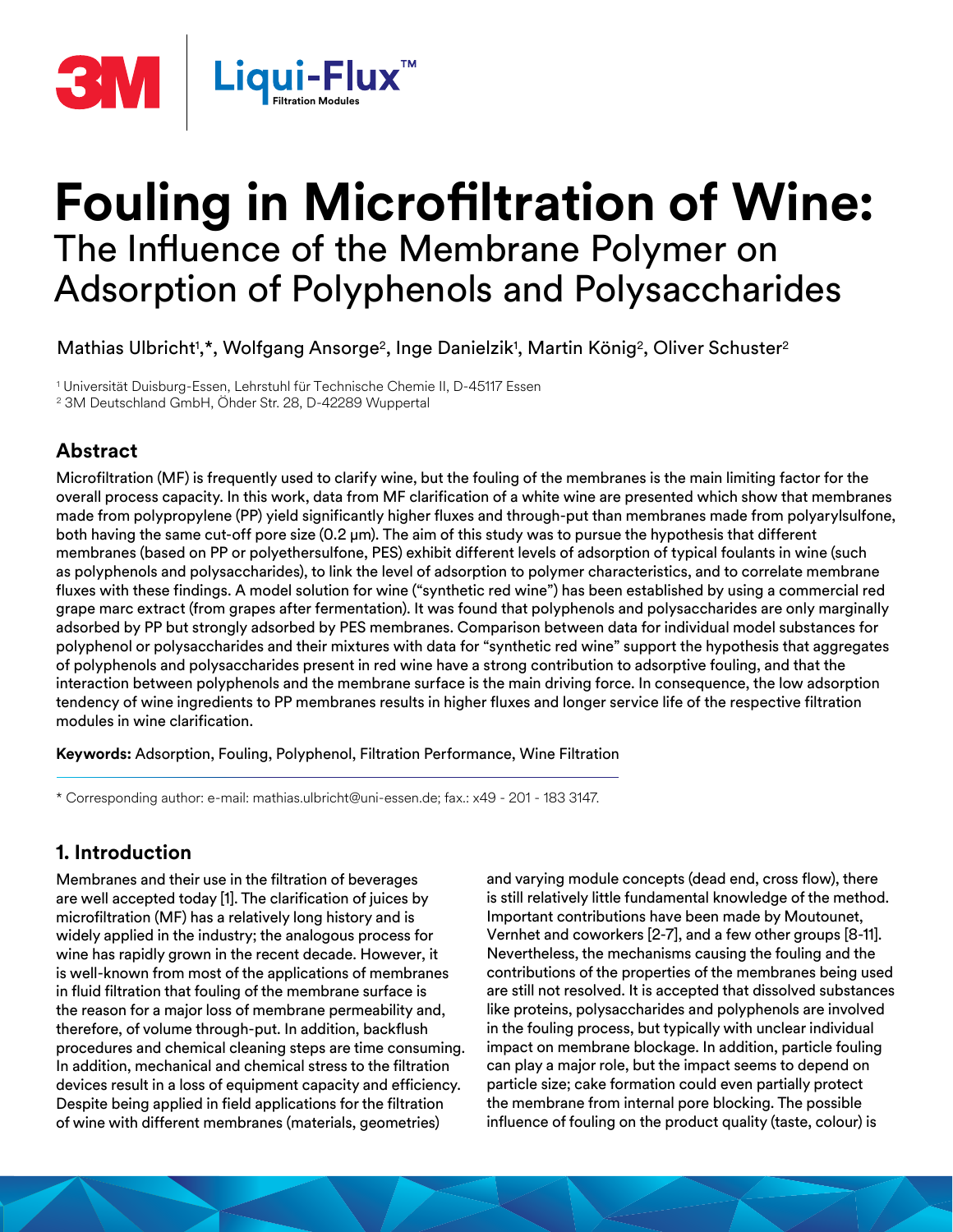even more complex and unpredictable. Membrane fouling by proteins can lead to a very large and almost irreversible flux decline, and the related mechanisms have been extensively investigated over the last three decades; the scenario leading to the strongest fouling are hydrophobic interactions between protein and membrane material in combination with conditions where protein-protein interactions are also facilitated [12-14]. In comparison to proteins, the fouling tendency of polysaccharides is less strong, but can still lead to significant flux reductions; the hydrophilic macromolecular solutes can bind to less hydrophilic membrane surfaces via "surface dehydration" [15, 16]. Polyphenols, a diverse group of naturally occurring compounds, are secondary plant metabolites found in all fruits and vegetables [17]. Their antioxidant activity is typically related to health-promoting effects. However, in other cases, there is also the need to reduce polyphenol content in food and beverages in order to keep consistent quality [18]. In a few studies, membrane filtration of various polyphenol-containing streams has been investigated [19-21], but there is not yet sufficient systematic understanding of the underlying fouling mechanisms. Recent research had provided evidence that the adsorption of foulants on the membrane surface (even without any flux through the membrane) can lead to significant fouling effects, and that correlations can be made between adsorptive fouling and the dynamic fouling in membrane filtration [22]. In addition to proteins as very well-known foulants, the significant role of polysaccharides, humic acids or polyphenols had also been identified, but these studies had been focused on ultrafiltration (UF) [23-25].

There were also attempts in the literature to examine the respective effects of polyphenols and polysaccharides contained in wine, alone and in combination with various membrane materials [3, 4, 8-11]. For instance, UF and MF membranes from polyvinylidene fluoride (PVDF) have been compared [10], or 0.2 μm MF membranes from cellulose acetate, PVDF and track-etched polycarbonate have been evaluated under similar conditions [9]. It has been concluded that the pore size and pore size distribution of the membrane seem to have the main effect on fouling. In addition, differences in the amount of adsorbed polyphenols and polysaccharides were observed for different membrane materials (e.g., PES vs. polyvinylchloride, PVC) [3]. It was found that accumulated amounts of polysaccharides in the pores result in an elevated loss of permeability but also that the adsorbed amount of polyphenols exhibits some influence. A more recent detailed study had focused on the adsorption of individual polyphenols to PES MF membranes with different contents of polyvinylpyrrolidone (PVP), and dominant polar interactions leading to high levels of adsorption have been identified [6]. Overall, the results of these studies imply that the attractive interactions of wine components with the membrane surface may indeed play a major role in membrane fouling.

Recent experience from technical applications of MF in clarification of red and white wine has indicated that membranes with the same pore structure according to their specifications but made from different membrane polymer showed quite different filtration performance. From field tests we will present results from a direct comparison of two MF membranes with 0.2 μm cut-off pore size made from either polyarylsulfone-based polymers or PP in the filtration of the same white wine without any pre-treatment; which revealed a much higher through-put and service life in PP-based modules. Triggered by these (at first glance) unexpected results, the aim of this study was therefore to pursue the hypothesis that different membrane materials exhibit different levels of adsorption of polyphenols and polysaccharides, to link the level of adsorption to polymer characteristics and to correlate membrane fluxes (service life of modules) with these findings. To follow the route to compare polyarylsulfone-based polymers with polyolefinbased types, the focus of this work was on the two technically most relevant capillary MF membranes, either from PP or from PES. This comparison is new because in the only related previous study, PES and PP membranes with completely different pore sizes and structure were used [11]. Additionally, capillary and flat-sheet PP membranes from different manufacturing processes and with different pore structure were used for comparison. For the adsorption studies, a model system based on a solution of red grape marc extract was established. The adsorbed amounts were compared with those for individual model substances for polysaccharides and polyphenols and their mixtures. The levels of adsorption for polysaccharides and polyphenols, relative to the specific surface area of the membrane, were much lower for PP than for PES. The most important implication of this study is that aggregates of polysaccharides with polyphenols, having a higher affinity to the polar PES, seem to be a very critical component of severe fouling by pore narrowing and blocking under MF conditions.

## **2. Experimental**

### **2.1 Materials**

*Membranes.* The following PP membranes from 3M Separation and Purification Sciences Division, Wuppertal, Germany, have been used: capillary membrane 3M™ Capillary Membrane MF-PP Series, Type 300/1200 (types a and b; from different PP raw materials; both with 0.2 μm cut-off pore size), capillary membrane 3M™ Liqui-Flux™ X-30, and flat-sheet membranes 3M™ Liqui-Flux™ 2400 and 2500. The Liqui-Flux membranes have been used only in some of the experiments in order to consider effects of membrane preparation and pore structure. One PES capillary membrane (0.2 μm cut-off pore size), used in the field for wine filtration, was used throughout the experiments (for more data on pore structure, see section 3.2).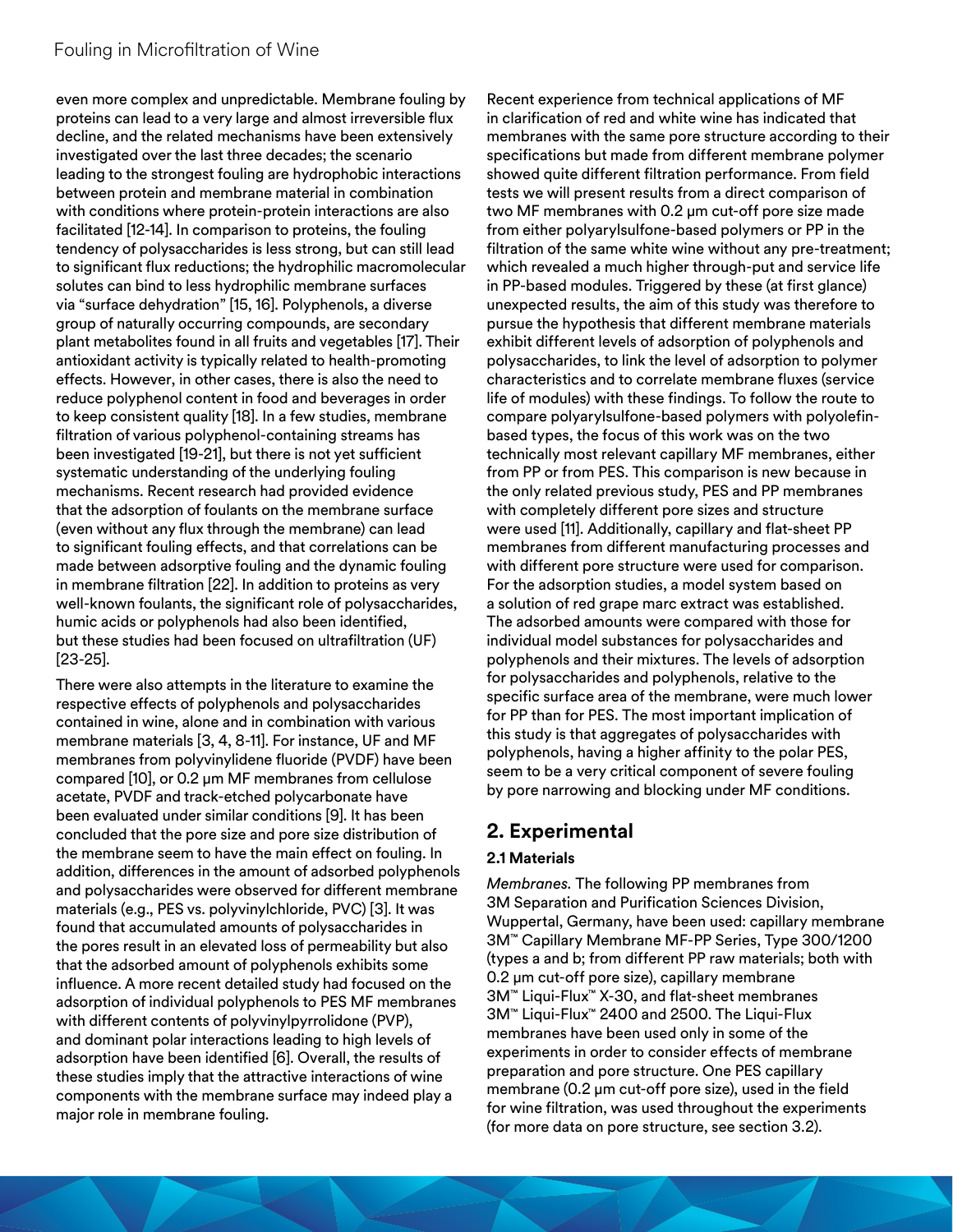*Filtration units.* One cross-flow unit with 19 m2 membrane area (2 devices of 9.5 m<sup>2</sup>; 3M™ Liqui-Flux™ B22, 3M™ Capillary Membrane MF-PP Series, Type 300/1200/2400 capillaries, module length 1092 mm, module diameter 125 mm, housing material polysulfone) and one cross-flow unit with 42 m2 membrane area (6 devices of 7 m2; polyarylsulfone capillary membranes, cut-off pore diameter 0.2 μm, inner diameter 1.1 mm, 2000 capillaries, module length 1092 mm, module diameter 125 mm, housing material polysulfone) have been used for the field tests.

*Chemicals.* The following substances have been used for adsorption experiments or as reference material: tannic acid (CAS 1401-55-4; Sigma Aldrich), D-galactose (Sigma), arabinogalactan (>80%, from larch wood, Sigma; mean Mw ~80 kg/mol; PDI >4; from HP-GPC; free of protein according to MicroBCA assay), dextran (Fluka; mean Mw ~70 kg/mol; PDI ~2; from HP-GPC), arabic gum (Sigma), and commercial red grape marc extract (from grapes after fermentation; PROTEKUM, Oranienburg, Germany) [26].

*Solutions.* "Synthetic wine" was composed of 12.7% ethanol (Merck), 6 g/l citric acid (Fluka), 3 g/l maleic acid (Fluka), 100 mL/L acetic acid, 367 mg/L calcium chloride, 100 mg/L potassium sulphate, 42 mg/L magnesium chloride, all adjusted to  $pH = 3.5$  with 5 N potassium hydroxide solution (cf. [3, 4]). The following solutions were used for the adsorption experiments: i) tannic acid in "synthetic wine" as a model for polyphenols, ii) arabinogalactan in "synthetic wine" as a model for wine polysaccharides, iii) dextran in "synthetic wine" as a model for an "bioinert" polysaccharide, iv) "synthetic red wine" consisting of red grape marc extract in "synthetic wine" (2.5 g in 250 mL for several hours on a shaker, then filtered with a Sartorius 0.45 μm cellulose acetate membrane, revealing an insoluble fraction of about 1 wt%; and then diluted to 4 g/L).

*Wine.* A white wine Kerner, vintage 2007 (winery Eckhardt, Aspisheim, Germany), was used for the filtration experiments.

## **2.2 Procedures**

*Measurement of membrane-specific surface area and pore size distribution.* Membranes were analysed using the Surface Area Analyser SA 3100 (Beckman-Coulter) according to the method of nitrogen adsorption and desorption. First, membrane samples (about 100 mg) were extracted with ethanol (p.a.) overnight and then dried at 40°C to constant weight. By means of the data of the adsorption isotherm, the specific surface area of the membranes was determined using the method of Brunauer, Emmet and Teller (BET). Additionally, pore size distributions (up to a maximum pore size of 80 nm) were quantified via the BJH method and the Kelvin equation. *Size exclusion chromatography* for characterization of the polysaccharides (cf. section 2.1) had been performed as described earlier

[15, 16]. Measurements of the amounts of polysaccharides, polyphenols and tannic acid. The quantification of the polysaccharides was carried out as a sum parameter according to the method of Dubois [27]: To 0.5 mL of the respective sample solution, 0.5 mL of a solution of phenol (5 wt%) and 2.5 mL of sulphuric acid (concentrated) were added, the mixture was agitated and kept for 30 min. at room temperature.

The yellow-orange coloured complex was measured by means of UV-VIS spectroscopy at 490 nm (spectrophotometer Cary 50, Varian). Calibration was performed using a mixture of Arabic gum and galactose (ratio 7:3) in "synthetic wine". This mimics the monosaccharide composition of the pectic polysaccharides contained in red wine, especially with respect to the concentrations of arabinose, rhamnose and galactose (cf. [3, 4]). The measurement of polyphenol was also performed as a sum parameter using the UV-VIS spectroscopy. Tannic acid as the model substance was dissolved in "synthetic wine". The photometric determination was performed at 280 nm. To quantify the polyphenols in "synthetic red wine", tannic acid in "synthetic wine" was used as the reference substance.

*Adsorption experiments on membranes out of "synthetic wine" and out of "synthetic red wine"*. For all adsorption experiments, the adsorbed amounts on the membrane were quantified measuring the reduction of the concentration in the solution used as the contact medium (i.e. the difference between start concentration and the concentration at equilibrium). For proper quantification of the substances, a complete wetting of the membrane samples and an exact knowledge of all volumes (adsorption solution and wetting solution in the membrane, i.e. in the lumen and in the membrane pores) are mandatory. The sum of specific lumen and pore volume (normalized to membrane mass) of the capillary membranes was determined gravimetrically from the difference between dry and wet membrane. The treatment of the membrane samples in order to ensure complete wetting of all pores was always performed as follows: weighing of a defined piece of membrane (between 120 and 150 mg), wetting with ethanol, solution exchange facilitated by rinsing the capillary lumen with help of a syringe and then wetting with "synthetic wine" to equilibrium (4 hours), weighing of the filled membrane, transfer of the membranes to the adsorption solution (15 mL), facilitation of liquid exchange by rinsing the capillary lumen with help of a syringe and 5 days of adsorption in a closed vessel (20 mL polyethylene beaker), and thereafter analysis of the concentrations of the supernatant.

*Wine filtration*. The 3M™ Liqui-Flux™ B22 modules with PP membranes had been assembled in a RS2 CS unit (ROMFIL GmbH, Wolfsheim, Germany) for two modules; backwashing was performed after every 7 min. for 8 sec. into a separate tank; the accumulated backwash volume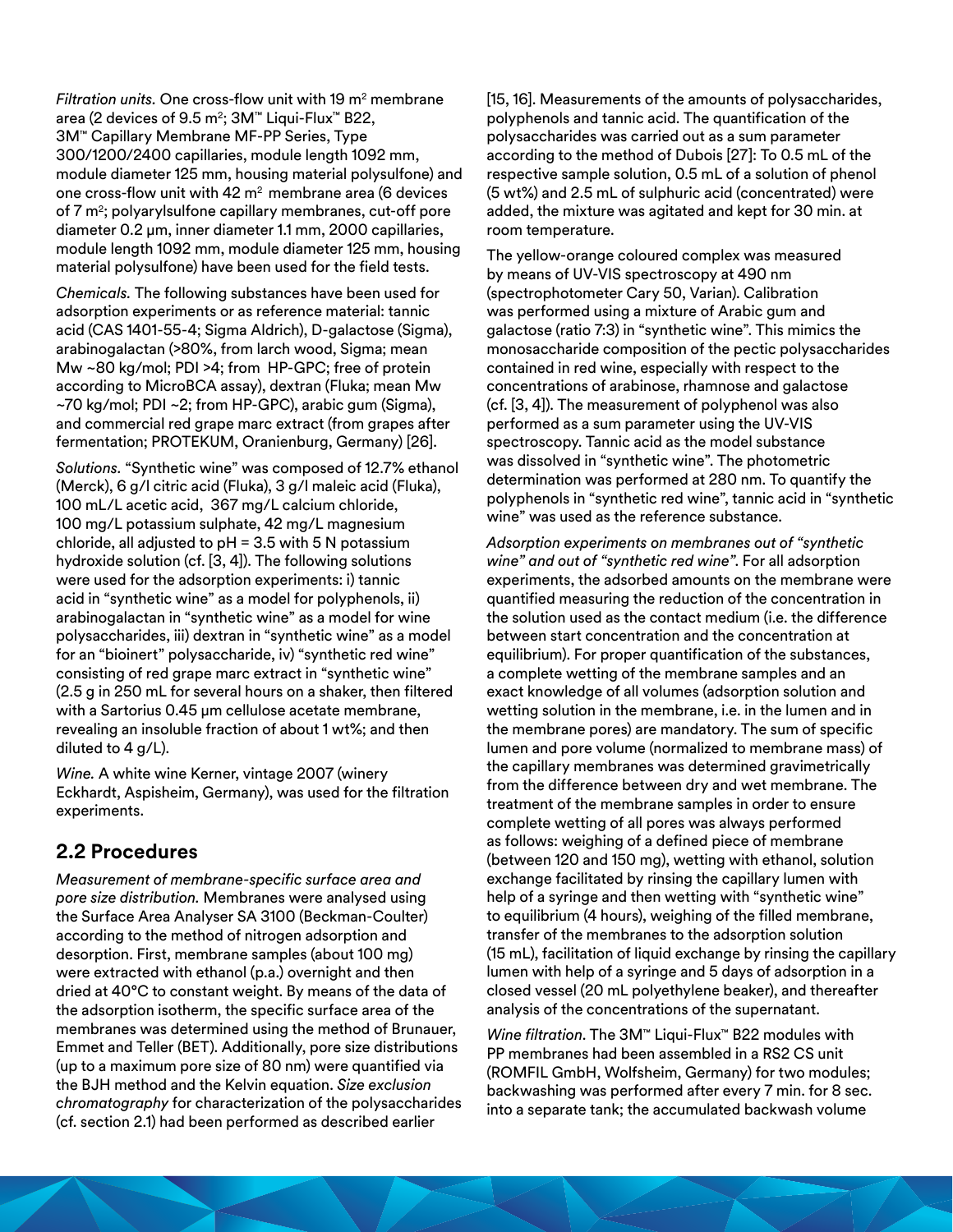was concentrated at the end of the filtration. The modules with the polyarylsulfone membranes had been assembled in a ROMFIL RS6 CS unit including a 400 L feed recycling tank; backwashing was performed after every 6 min. for 20 sec. into the recycling tank.

## **3. Results and Discussion**

#### **3.1. Wine microfiltration with two different membranes**

In field filtration employment with a typical white wine (type Kerner, 2007 vintage), we surprisingly measured a much higher initial flux and also a higher filtrate volume flow over time with a 19 m² filtration unit containing PP membranes compared to a 42 m² unit containing polyarylsulfone membranes. Details are presented in **Figure 1**. Taking into account that the membrane area of the PP modules was about half of the area of the polyarylsulfone modules and that the filtrate volume flow was about twofold after 4 hours of filtration, the superiority of the PP membranes is obvious. The mean transmembrane pressures were about 1.3 bar for the PP modules and about 2 bar for the polyarylsulfone modules.



**Figure 1.** Filtration of White Wine, Type Kerner, 2007 vintage (for details see section 2).

Although the quality of the filtered wine is only slightly different (see **Table 1**), there are hints that the adsorptive behaviour of the two types of membranes might be different with respect to some ingredients. In particular, this can be discussed for the amount of the sugar-free extract which is different for both types of membranes used for the filtration. From this result, it could be argued that the polyarylsulfone membranes show higher adsorptive capacity for the sum of the non-sugar components. However, it also has to be taken into account that the area of the polyarylsulfone membranes was much higher (see description of the filtration units; section 2). Due to this fact, a conclusion for the reason of the difference cannot be drawn from the field experiments.

To be able to differentiate among these two possible effects or even to find a different explanation, it is necessary to perform experiments under more controlled conditions in the lab. Therefore, we performed the study described in this paper.

| Table 1. Typical data* obtained for the White Wine, Type Kerner, 2007 |
|-----------------------------------------------------------------------|
| vintage, before and after MF with the two different membranes.        |

| Parameter**               | <b>Unfiltered</b><br>wine | <b>Filtered wine,</b><br>PP | <b>Filtered wine,</b><br>polyarylsulfone |
|---------------------------|---------------------------|-----------------------------|------------------------------------------|
| <b>Turbidity, NTU</b>     | 7.0                       | 0.8                         | 0.66                                     |
| Total alcohol (%)         | 12.6                      | 12.6                        | 12.5                                     |
| Sugar free extract (g/L)  | 22.2                      | 22.2                        | 21.4                                     |
| $pH$ value $(-)$          | 3.2                       | 3.2                         | 3.3                                      |
| Total acid, $pH = 7(g/L)$ | 7.7                       | 7.7                         | 7.0                                      |
| Carbon dioxide (g/L)      | 0.07                      | 0.35                        | 0.29                                     |

\* measurements were performed by the accredited external lab Chemisches Labor, Dr. Merten GmbH, Freiburg, Germany.

\*\* sugars were enzymatically measured, sugar free extract was calculated from that; carbon dioxide was measured according to VO (EWG), No. 267690/37; turbidity was measured according to DIN EN ISO 7027; all other parameters were measured with FTIR spectroscopy.

It is also interesting to note that in a very recent study, Boissier et al. [7] observed very stable fluxes during wine filtration with PP membranes, and they stated – without further explanation – that this was different from results of their previous work with other membranes (PES, PES with different contents of PVP, and PVC) [3, 4].

#### **3.2. Pore structure of the membranes used for adsorption studies**

The main aim of this work was to elucidate the influence of the membrane polymer and adsorptive fouling. This has been done with two groups of materials:

- a) two capillary membranes, from PP and PES, already used for wine filtration and focus of the adsorption tests,
- b) three other capillary or flat-sheet membranes from PP (in order to elucidate the effect of the membrane material).

In order to take into account the different porosity, the adsorbed amount had to be related to the specific surface area of the membranes. In addition, the fraction of smaller pores may also have influence onto the adsorbed amounts, especially for high-molar mass solutes. Both kinds of information can be retrieved from gas adsorption measurements, and an overview on pore structure data for the membranes is given in **Table 2**.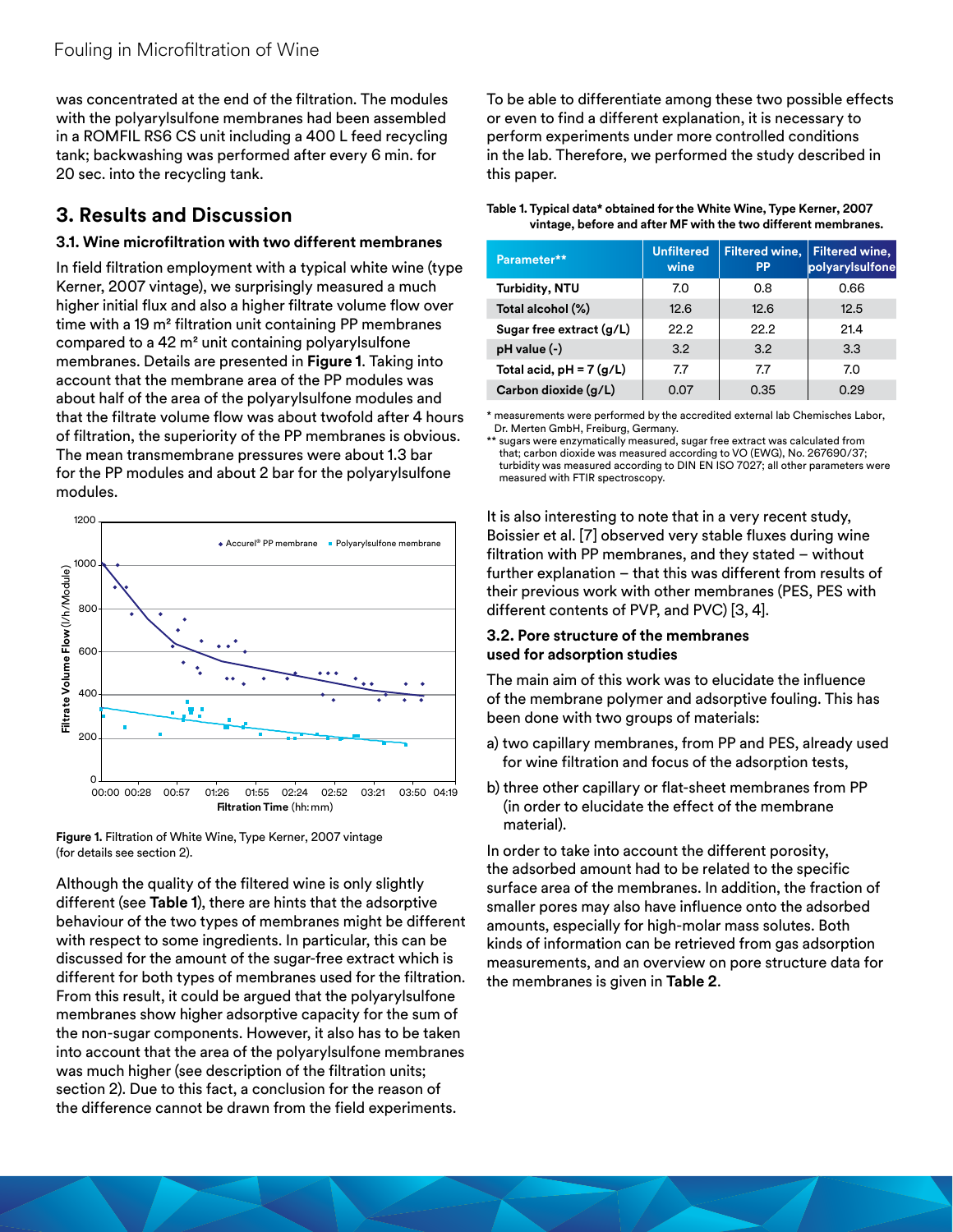**Table 2. Specific surface area (BET model) and pore volume (BJH model)\***

|    | <b>Membrane</b>                                                                                        | <b>Specific</b><br>surface area<br>(m <sup>2</sup> /q) | Pore volume<br>$(dp < 80$ nm)<br>(mL/q) |
|----|--------------------------------------------------------------------------------------------------------|--------------------------------------------------------|-----------------------------------------|
| #1 | <b>PES</b>                                                                                             | 3.6                                                    | 0.010                                   |
| #2 | <b>3M<sup>™</sup> Capillary Membrane</b><br><b>MF-PP Series,</b><br>Type 300/1200; type a <sup>a</sup> | 13.4                                                   | 0.018                                   |
| #3 | <b>3M™ Capillary Membrane</b><br><b>MF-PP Series,</b><br>Type 300/1200; type b <sup>a</sup>            | 17.3                                                   | 0.036                                   |
| #4 | 3M™ Liqui-Flux™ X30 <sup>®</sup>                                                                       | 26.4                                                   | 0.118                                   |
| #5 | 3M™ Liqui-Flux™ 24 (flat-sheet) <sup>®</sup>                                                           | 37.3                                                   | 0.232                                   |
| #6 | 3M™ Liqui-Flux™ 25 (flat-sheet)°                                                                       | 48.2                                                   | 0.192                                   |

\* 3 independent determinations had been performed; variation coefficients were <2% for specific surface area and <5% for pore volume. a prepared via the TIPS process

b prepared via film extrusion and stretching

Both capillary membranes, from PES (#1) and PP (#2), have markedly different pore structures: the specific surface area of the PP membrane, as of all other PP membranes investigated in this study, was significantly larger than that of the PES membrane. This is mainly due to the larger fraction of pores with diameters in the range of 20 to about 180 nm for the PP membranes (as seen from pore size distribution obtained via the BJH model; data not shown in detail). The three membranes (#4 to #6), made by a stretching process and having completely different pore morphology, had consistently larger specific surface area and pore volume in the diameter range, d <80 nm.

#### **3.3. Model system for red wine**

A commercial extract from red grape marc (from grapes after fermentation) was selected as model system because it contains large amounts of substances which are "typical" for red wine and because this material could be obtained in large quantities. Fluctuations of compositions, typical for trials with original wine, could thus be reduced. On the other hand, the detailed composition of the extract will depend very much on the raw material, the processing (here fermentation to wine), and, especially, on the extraction process; an overview on previous work in the literature along with original experiments toward overcoming the empiric character of the extraction process has been reported recently [28]. The aim of those preparations was to maximize "purity" and anti-oxidant activity of extracts, but the complete characterization of extract composition or an efficient further purification of extracts has still not been established. Solutions of the commercial extract were made up in "synthetic wine", a buffer containing all main matrix constituents of wine. The UV absorption spectrum of this "reconstituted" (synthetic) red wine is shown in **Figure 2**.



**Figure 2:** UV-Vis spectrum of "synthetic red wine" (two different concentrations, cuvette thickness 1 cm).

The solutions had an intense absorbance in a wide range of the UV-Vis spectrum, with a maximum around 280 nm. The turbidity was negligible (as indicated by no significant absorbance at 700 nm), which can be explained by the pre-filtration through a 0.45 µm MF membrane (cf. section 2.1). The relatively strong additional bands beyond 400 nm (intensity at 455 nm/intensity at 280 nm was 0.038) are a clear indication that a significant fraction of flavonoids, including anthocyanines, are contained in the "synthetic red wine". In contrast, the UV-Vis spectrum of tannic acid was markedly different because no significant band was observed beyond 400 nm (intensity at 455 nm/intensity at 280 nm was <0.001).

Since the intensity at 280 nm was about 4 times higher than the highest values observed for proteins (due to their content in aromatic amino acids) at the same concentration, this is a confirmation of the relatively high content of polyphenols. By using the calibration for the model substance tannic acid, the content of polyphenol in the solutions extract was determined to be 0.075 g/g per dry mass. According to the manufacturer of the extract, the polyphenol content should be 0.444 g/g gallic acid equivalents per dry mass [29]. Therefore, it is most probable that the polyphenol content has been systematically determined as too low with tannic acid as a reference substance.

The content of polysaccharides was determined using a standard method (cf. section 2.2) to be 0.3 g/g per dry mass. Consequently, the "synthetic red wine", made up with a solid content of 4 g/L, contained ~0.3 g/L polyphenol (in tannic acid equivalents) and ~1.6 g/L polysaccharide. Vernhet and Moutounet [4] had in their study tried to "reconstitute" the composition of original red wine from a polysaccharide (1.2 g/L) and a polyphenol fraction (3.4 g/L); both fractions had been isolated from the wine by adsorption. Hence, in our work, the concentrations of polysaccharides were very similar while the concentrations of polyphenols were significantly lower. Possible reasons for this, besides a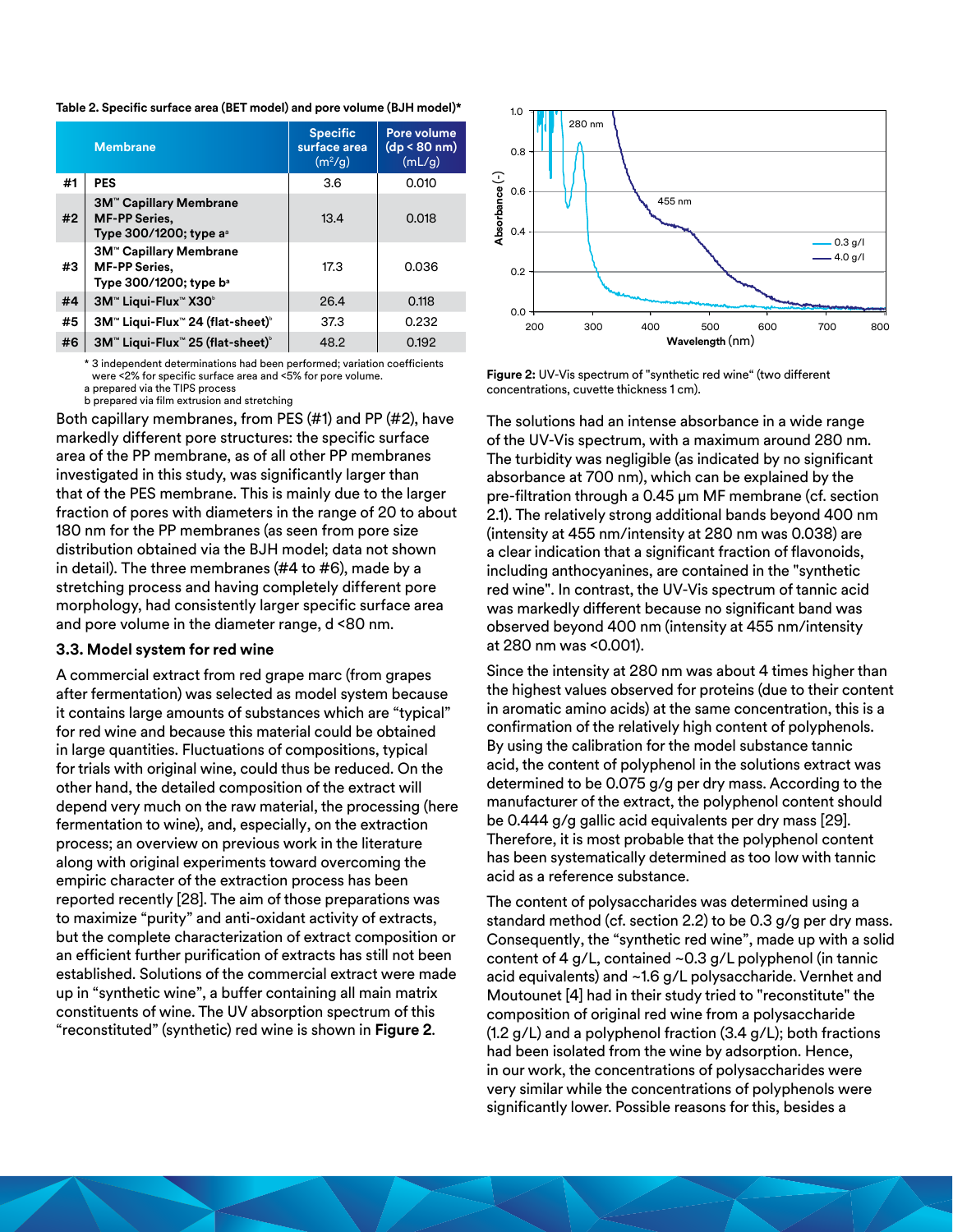systematically too low value (cf. above), are a different source (grape marc after fermentation, a wine-making waste, instead of red wine) as well as another processing method (solvent extraction instead of adsorption) in order to obtain the material used in our work. Recent results in the literature demonstrate that for tannins (flavane-3-ol oligomers and polymers) with higher molar mass and PES, the plateau values of the adsorption isotherm are already reached at solution concentrations of 100 mg/L [6]. Therefore, the model system "synthetic red wine" established here, should, irrespective of a somewhat lower content of polyphenol than in real wine, be very well suited for the intended adsorptive fouling studies.

#### **3.4. Adsorption studies**

All adsorption experiments were performed in a 12% ethanol/water buffer (pH 3.4) to ensure "wine-like" conditions. Flavane-3-ols, from monomers to oligomers with a molar mass of about 3.8 kg/mol, had been used also in other studies as relatively well-defined model substances for polyphenols [6]. Arabinogalactan is an important polysaccharide occurring in wine [4], while dextran has a completely different structure but had already been used in other studies of adsorptive fouling [15, 16]. Both substances used in this work had similar average molar mass, in the range of 70 to 80 kg/mol, as determined by HP-GPC (cf. sections 2.1. and 2.2.). In wine, the polyphenol and polysaccharide composition is obviously more complex, and aggregates between both substances constitute high molar mass polysaccharide fractions containing polyphenol units. In order to identify effects of the more complex composition of the "synthetic red wine", the following experiments were performed:

- 1. Adsorption of the individual model substances tannic acid as well as arabinogalactan and dextran from "synthetic wine" to obtain basic data without crosseffects from other substances.
- 2. Adsorption from mixtures of tannic acid with arabinogalactan or dextran from "synthetic wine" to obtain results on cross-effects for the non-aggregated substances.
- 3. Adsorption of polyphenols and polysaccharides from "synthetic red wine."

**Figure 3** shows the adsorbed amounts of the two polysaccharides on the two capillary membranes normalized to the specific surface areas (cf. **Table 2**). Irrespective of the relatively large experimental error, a clear difference was seen between the two materials: specifically, larger amounts were adsorbed to PES than to PP. This result can be related to previous findings indicating that there is significant enthalpic and entropic force for adsorption of dextran to PES [16]. In contrast, for adsorption to PP, only the entropic driving force remains.



**Figure 3.** Adsorption of arabinogalactan or dextran (1 g/L) from single solute solutions in "synthetic wine" to PES and PP membranes (#1 and #2), relative to the membrane-specific surface area.

**Figure 4** shows the adsorption of tannic acid on the two capillary membranes normalized to the specific surface areas: More than ten times higher bound amounts were observed for PES relative to PP. The adsorbed amounts are in the range of what had been interpreted as monolayer coverage of PES with flavan-3-ols (0.6 to 2.0 mg/m2, depending on the orientation of the molecules) [6]. This is also in agreement with previous results, indicating that almost complete surface coverage has been achieved at a solute concentration of 100 mg/L [6]. All these arguments point to a relatively high affinity due to the attractive polar interactions. Consequently, the affinity of PP for this polyphenol under the adsorption conditions was much lower; this can well be explained by the matrix, especially ethanol, which will not favour attractive interactions between the polar solute and the non-polar surface. In addition, hydrogen bonding between polyphenol and PES likely also contributes to the driving force for adsorption; PP does not support the formation of hydrogen bonds to the surface. From **Figure 4**, it can also be seen that the amounts of adsorbed tannic acid did not change much in mixture with a ten-fold excess of polysaccharide; for PES a reduction of about 10% was observed while the data for PP were very low anyway.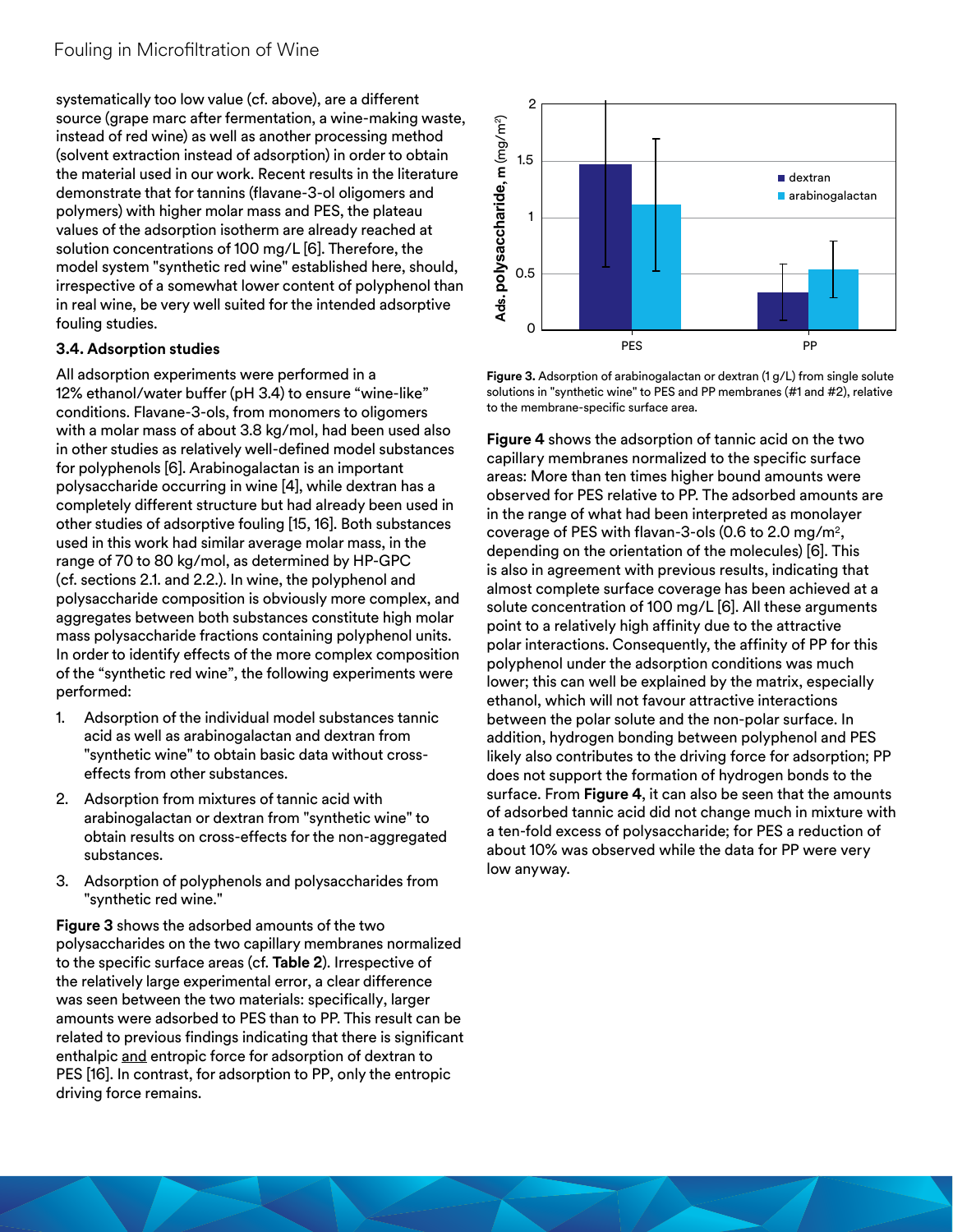

Figure 4. Adsorption of tannic acid (0.1 g/L) from single solute solution and mixtures with arabinogalactan or dextran (1 g/L; in "synthetic wine") to PES and PP membranes (#1 and #2), relative to the membrane specific surface area.

The amounts of adsorbed polysaccharide in the same experiments with solute mixtures are shown in **Figure 5**. It is clear that the low data for PP were not changed within the range of error, while the values for PES were lower than in the single polysaccharide adsorption experiments (due to the large error, the difference was only significant for dextran). This reduction can well be explained by the saturation of most binding sites on the surface with tannic acid (cf. **Figure 4**). Overall, the amounts of adsorbed polysaccharide on PES were somewhat higher than for tannic acid, but this is mainly due to the much higher molar mass and not because a dense monolayer would have been formed. Also, those higher values are only reached at tenfold higher polysaccharide concentration than for tannic acid, and the smaller polyphenol model substance can well displace the polysaccharide from the surface.



**Figure 5.** Adsorption of arabinogalactan or dextran (1 g/L) from solutions of mixtures with tannic acid (0.1 g/L; in "synthetic wine") to PES and PP membranes (#1 and #2), relative to the membrane specific surface area.

**Figure 6** shows the adsorbed amounts of polysaccharide and polyphenol from the "synthetic red wine", both of them determined with the same methods as used for the model systems shown and discussed above, on the two capillary membranes normalized to the specific surface areas. The difference between the two membrane polymers was very pronounced for both solutes. Much higher values were observed for PES than for PP. It was even more remarkable that the absolute values were also very similar to the data for the model substances. Especially for polyphenol on PES, the values were only about 10% higher, and this can be explained by a full surface coverage on the one hand and by the fact that the photometric method will give similar results independent of the molar mass of the solute. The considerably higher bound amounts for polysaccharide on PES (when compared with the mixture of polysaccharide with tannic acid; cf. **Figure 5**) could then be related to a higher average molar mass of the adsorbed material in the "synthetic red wine" or to a higher adsorption tendency compared to the mixtures. Even for these polysaccharides, the adsorbed amounts on PP were almost 10 times lower. However, it should be noted that the data obtained here are significantly different from the results obtained with

| Table 3. Overview in adsorbed polyphenol and polysaccharide from "synthetic red wine" (4 g/L) for all membranes. |  |  |  |  |
|------------------------------------------------------------------------------------------------------------------|--|--|--|--|
|------------------------------------------------------------------------------------------------------------------|--|--|--|--|

|    | <b>Membrane</b>                                               | Polyphenol                                                          |        | Polysaccharide |        |
|----|---------------------------------------------------------------|---------------------------------------------------------------------|--------|----------------|--------|
|    |                                                               | Adsorbed amount, mean $+/-$ standard deviation (mg/m <sup>2</sup> ) |        |                |        |
| #1 | <b>PES</b>                                                    | 0.831                                                               | ±0.147 | 1.558          | ±0.554 |
| #2 | 3M™ Capillary Membrane MF-PP Series,<br>Type 300/1200; type a | 0.055                                                               | ±0.018 | 0.566          | ±0.233 |
| #3 | 3M™ Capillary Membrane MF-PP Series,<br>Type 300/1200; type b | 0.061                                                               | ±0.014 | 0.524          | ±0.163 |
| #4 | 3M™ Liqui-Flux™ X30                                           | 0.000                                                               | ±0.030 | 0.120          | ±0.031 |
| #5 | 3M™ Liqui-Flux™ 24 (flat-sheet)                               | 0.042                                                               | ±0.020 | 0.250          | ±0.060 |
| #6 | 3M™ Liqui-Flux™ 25 (flat-sheet)                               | 0.052                                                               | ±0.010 | 0.350          | ±0.200 |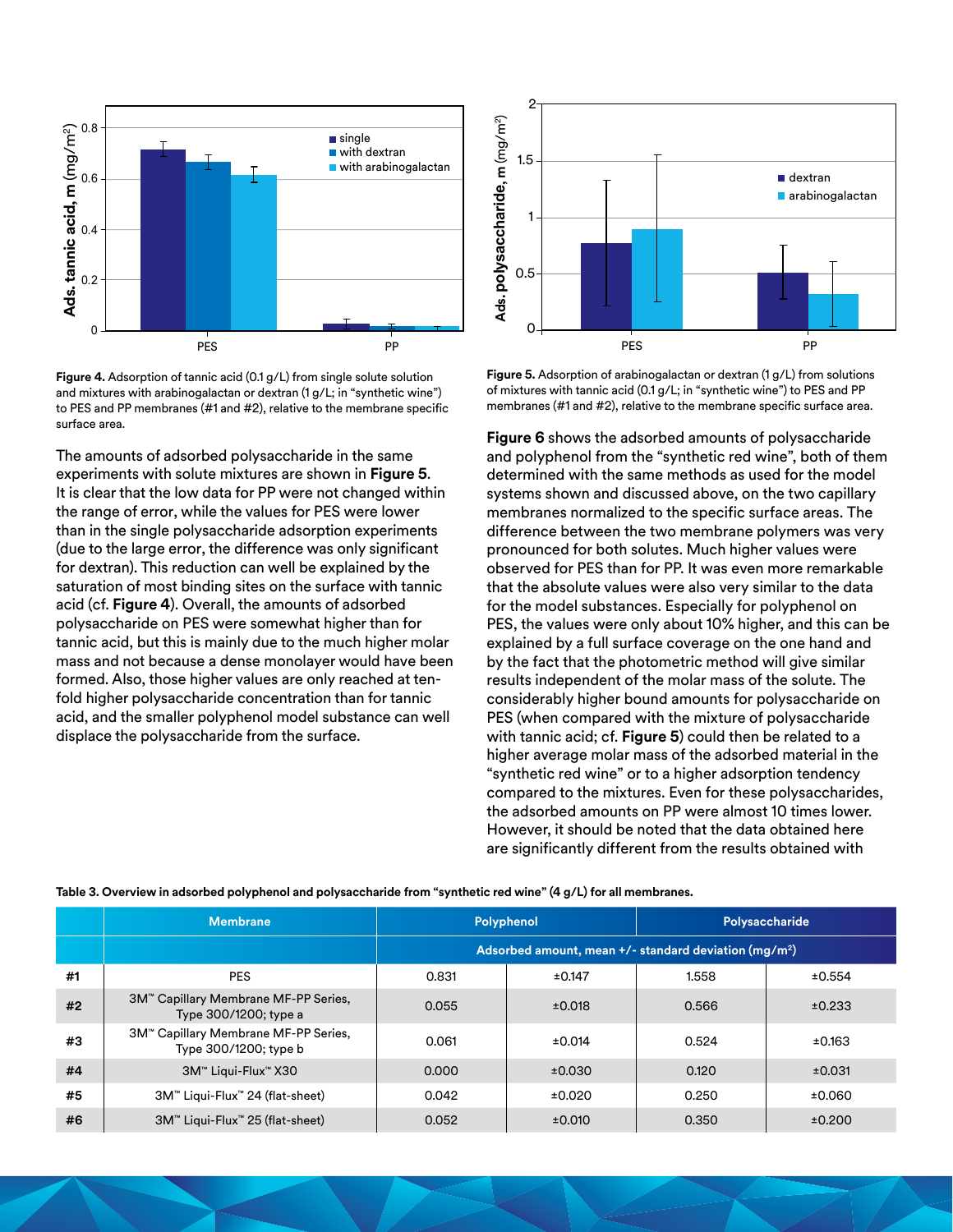PES membranes and original red wine, where the level of adsorbed polyphenol had been in the same range (up to 1.3 mg/m2), while the level of bound total polysaccharide had been about one order of magnitude lower (up to 0.2 mg/m2) [4]. These differences are presumably because the model system "synthetic red wine" from an extract of fermented red grapes is different from a red wine in terms of overall polysaccharide and polyphenol contents as well as the structure of these fractions. Changes of contents and structure can be linked to differences with respect to extraction or enzymatic and chemical conversions during the different processing, but a detailed discussion is not possible due to limited analytical data.





More data for the other PP membranes are summarized along with the already discussed data in **Table 3**. The adsorbed amounts for both solutes relative to membrane mass were markedly different. However, after normalizing the values to the specific surface area (cf. **Table 2**), all data for polyphenol were similar on a very low level, and the polysaccharide values were all much lower than for the PES membrane. Further, a clear trend as function of pore structure could be identified: The membranes prepared by the stretching process had smaller values than those produced by the TIPS process. In addition, membrane #4 (3M™ Liqui-Flux™ 24) with the highest porosity in the micro- and meso-range had lower values than membrane #5 (3M™ Liqui-Flux™ 25), and this would provide further support for the hypothesis that size exclusion of the polysaccharide from membranes pores does also play a role.

All results can be discussed with the dominating polar interactions (van der Waals and electron donor/acceptor, both as function of the phenolic groups) during adsorption of polyphenols to surfaces as starting point. This is true for relatively small molar masses (here 1.7 kg/mol, for tannin). The resulting attractive forces, especially in presence of ethanol, are much stronger for PES than for PP. Further, with the additive PVP in PES, additional attractive interaction

based on directed hydrogen bonds is likely to occur [18,30]. An increase of both adsorbed amount and affinity for polyphenol binding to PES with increasing PVP content has been confirmed before [6]. In this study, we did not try to analyse the content of PVP in the commercial PES membrane (and the determination of the fraction of PVP exposed on the PES surface in the membrane pores is still an unsolved analytical challenge). However, in another parallel study, it was found that PES membranes prepared without any additive showed severe adsorptive fouling by polyphenols (from green tea), and the extent of fouling for the PES membrane prepared with PVP was only 10% higher [25]. As already discussed above, the adsorption tendency of the model polysaccharides with much higher molar mass (70 to 80 kg/mol) was weaker, but leads still to relatively high values, especially for PES. The differences between the adsorption of polysaccharide from "synthetic red wine" as compared to the synthetic model systems (exemplaric for arabinogalactan) are expressed in the ratios summarized in **Figure 7**. For PES, there is a clear increase of adsorption tendency (factor >2) while for PP the amounts are lower (factor 0.4 to 0.6). This enhancement can be directly related to the presence of aggregates between polyphenol and polysaccharide in the "synthetic red wine". The polyphenol moieties as "sticking groups" (cf. above) also draw polysaccharides with high molar mass to the PES surface. That the opposite tendency is seen for PP may be related to the fact that the total amounts are much smaller and the experimental error larger, but also to hindrance by the small pores to the accumulation of high-molar mass polysaccharides on the entire PP surface (note that the fraction of small pores was much larger for PP than for PES, cf. above).



**Figure 7.** Relative amount of adsorbed polysaccharide from "synthetic red wine" (4 g/L) to PES and PP membranes (#1 and #2), in comparison to experiments with model solutions: "A/T mix" … mixture of arabinogalactan (1 g/L) and tannic acid (0.1 g/L) in "synthetic wine"; "A" … arabinogalactan (1 g/L) in "synthetic wine".

We note that in previous studies, protein-polysaccharide conjugates, such as arabinogalactan-proteins or mannoproteins, have been found as the main adsorbed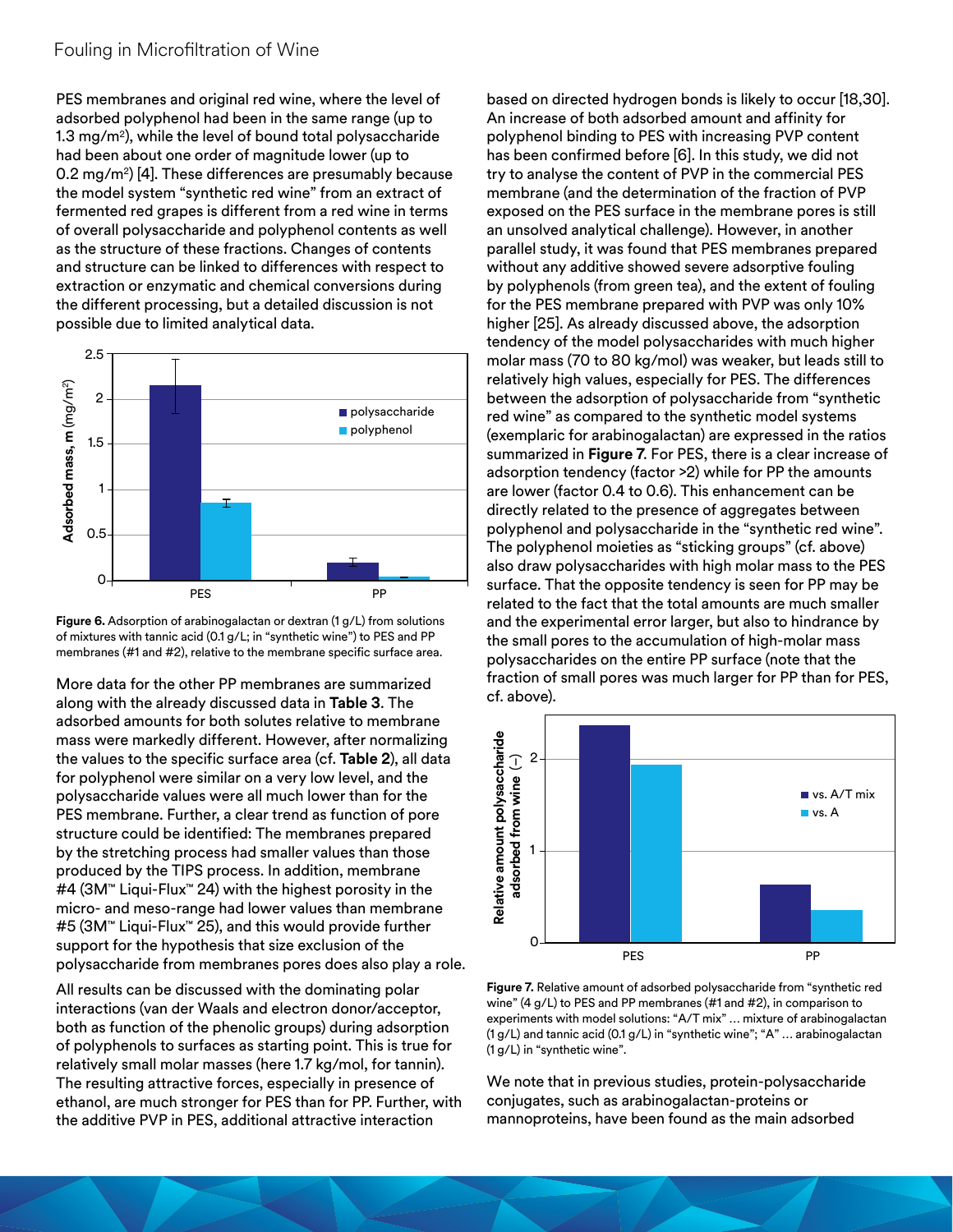polysaccharides from wine [3, 4]. Mannoprotein from white wine has been analysed, and a very wide molar mass distribution has been found (the largest fractions had molar masses >500 kg/mol) [31]. We believe that the results from our model study provide more experimental data about consequences of the complex colloidal structure in polyphenol/polysaccharide mixtures in grape extracts, and we hypothesize that such colloidal effects could also be the "physico-chemical interactions likely to take place between wine constituents (especially polysaccharides and polyphenols)" [4]. And our results may help explaining why in other experimental studies, PP capillary membranes have shown surprisingly stable flux in cross-flow MF of wine, which had not been observed with membranes from other materials [7].

## **4. Conclusions**

Individual polyphenols and polysaccharides in "wine-like" ethanol-containing buffer are only marginally adsorbed by PP but strongly adsorbed by PES MF membranes. When relating the adsorbed amounts to the specific membrane surface areas, surface coverage for PP was much less than expected for a monolayer, while monolayer coverage of PES had presumably already been achieved at relatively low solute concentration (here about 100 mg/L). The adsorption of polyphenols seems to be governed by two mechanisms, depending on the membrane polymer: Polar interactions (van der Waals interactions and electron donor-acceptor interactions) were much stronger with PES than with PP, and multiple hydrogen bonds towards the additive PVP in PES may further increase adsorption tendency.

Adsorption of polysaccharides from the model "synthetic red wine" made from red grape marc extract is higher than from the buffer "synthetic wine" with model substances, and there is a correlation between the adsorbed amounts of polysaccharide and polyphenol from "synthetic red wine". Both findings support the hypothesis that aggregates of polyphenols and polysaccharides present in red wine contribute significantly to adsorptive fouling. This fouling is strong for PES, but very weak for PP membranes. The low adsorption tendency of wine ingredients to PP membranes results in higher fluxes and longer service life of the respective filtration modules in wine clarification.

## **Acknowledgements**

The main experimental part of this study was performed at the University of Duisburg-Essen, and the authors acknowledge the valuable technical assistance by Claudia Schenk. The field experiments had been performed at the winery "Weingut Eckhardt", Aspisheim, Germany. Finally, the authors would also like to thank one reviewer for many detailed, very valuable comments.

## **References**

- 1. B. Girard, L. R. Fukumoto, Membrane processing of fruit juices and beverages: A review, Critical Reviews in Biotechnology, 20 (2000) 109-179.
- 2. M. P. Belleville, J. M. Brillouet, B. Tarodo de la Fuente, M. Moutounet, Polysaccharide effects on cross-flow microfiltration of two red wines with a microporous alumina membrane, J. Food Sci. 55 (1990) 1598-1601.
- 3. A. Vernhet, M. Bellon-Fontaine, J. Brillouet, E. Roesink, M. Moutounet, Wetting properties of microfiltration membrane: determination by means of the capillary rise technique and incidence on the adsorption of wine polysaccharide and tannins, J. Membr. Sci. 128 (1997) 163-174.
- 4. A. Vernhet, M. Moutounet, Fouling of organic microfiltration membranes by wine constituents: importance, relative impact of wine polysaccharides and polyphenols and incidence of membrane properties, J. Membr. Sci. 201 (2002) 103-122.
- 5. A. Vernhet, D. Cartalade, M. Moutounet, Contribution to the understanding of fouling build-up during microfiltration of wines, J. Membr. Sci. 211 (2003) 357-370.
- 6. D. Cartalade, A. Vernhet, Polar interactions in flavan-3-ol adsorption on solid surfaces, J. Agric. Food. Chem. 54 (2006) 3086-3094.
- 7. B. Boissier, F. Lutin, M. Moutounet, A. Vernhet, Particles deposition during the cross-flow microfiltration of red wines — incidence of the hydrodynamic conditions and of the yeast to fines ratio, Chemical Engineering and Processing 47 (2008) 276–286.
- 8. P. Czekaj, F. Lopez, C. Güell, Membrane fouling during microfiltration of fermented beverages, J. Membr. Sci. 166 (2000) 199-212.
- 9. P. Czekaj, F. Lopez, C. Güell, Membrane fouling by turbidity constituents of beer and wine: characterisation and prevention by infrasonic pulsing, J. Food Eng. 49 (2001) 25-36.
- 10. F. Goncalves, C. Fernandes, M. N. de Pinho, White wine clarification by micro/ultrafiltration: effect of removed colloids in tartaric stability, Separ. Purif. Techn. 22-23 (2001) 423-429.
- 11. A. Urkiaga, L. de las Fuentes, M. Acilu, J. Uriarte, Membrane comparison for wine clarification by microfiltration, Desalination 148 (2002) 115-120.
- 12. G. Belfort, R.H. Davis, A.L. Zydney, The behavior of suspensions and macromolecular solutions in crossflow microfiltration, J. Membr. Sci. 96 (1994) 1-58.
- 13. S. T. Kelly, A. L. Zydney, Mechanisms for BSA fouling during microfiltration, J. Membr. Sci. 107 (1995) 115-127.
- 14. J. A. Koehler, M. Ulbricht, G. Belfort, Intermolecular forces between a protein and a hydrophilic modified polysulfone film with relevance to filtration, Langmuir 16 (2000) 10419-10427.
- 15. H. Susanto, M. Ulbricht, Influence of ultrafiltration membrane characteristics on adsorptive fouling with dextrans, J. Membr. Sci. 166 (2005) 132-142.
- 16. H. Susanto, S. Franzka, M. Ulbricht, Dextran fouling of ultrafiltration membranes – Causes, extent and consequences, J. Membr. Sci. 296 (2007) 147-155.
- 17. J. G. Handique, J. B. Baruah, Polyphenolic compounds: An overview, Reactive and Functional Polymers 52 (2002) 163-188.
- 18. J. C. Gray, Absorption of polyphenols by polyvinylpyrrolidone and polystyrene resins, Phytochemistry 17 (1978) 495-497.
- 19. Z. Borneman, V. Gökmen, H. H. Nijhuis, Selective removal of polyphenols and brown colour in apple juice using PES/PVP membranes in a single-ultrafiltration process, J. Membr. Sci. 134 (1997) 191-197.
- 20. H. Nawaz, J. Shi, G.S. Mittal, Y. Kakuda, Extraction of polyphenols from grape seeds and concentration by ultrafiltration, Separ. Purif. Techn. 48 (2006) 176-181.